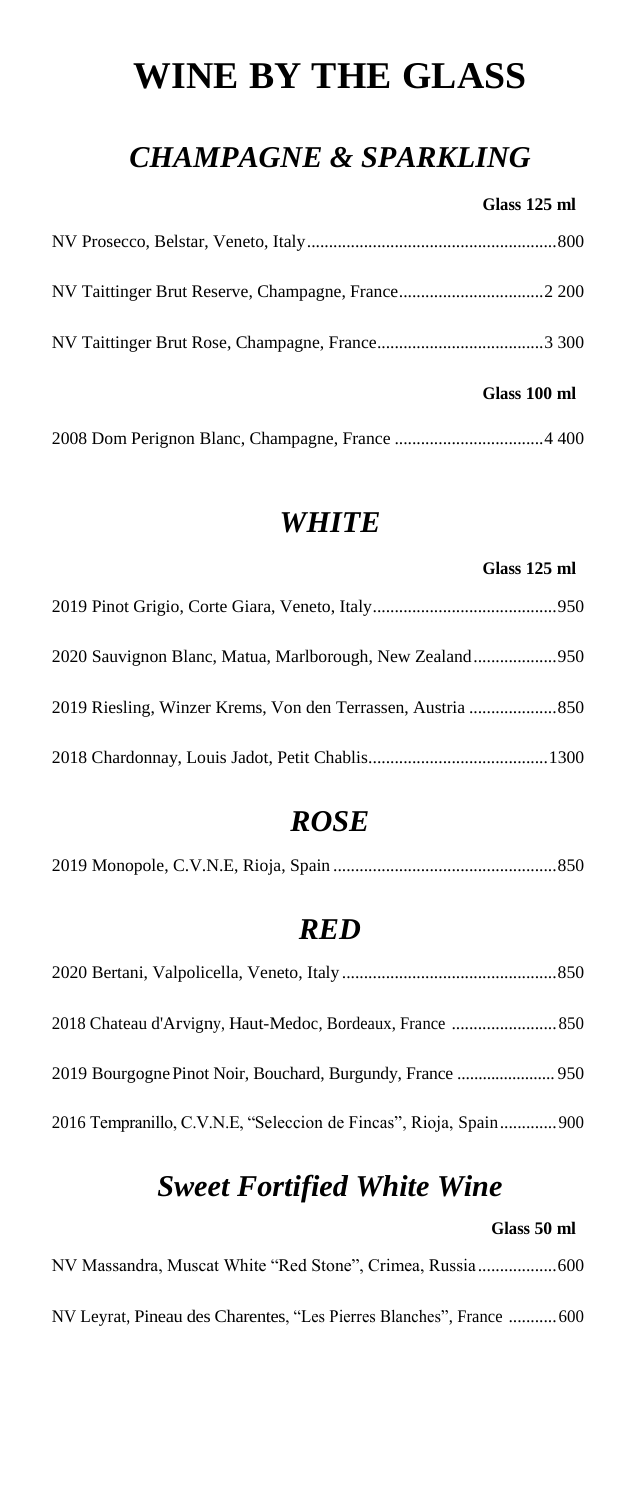### **HALF BOTTLES**

# *Champagne*

### *White Wine*

**0,375l**

### *Rose Wine*

**0,375l**

|--|--|

# *Red Wine*

**0,375l**

|                                                   | $V \sim I \sim I$ |
|---------------------------------------------------|-------------------|
|                                                   |                   |
| 2018 Marchaei Antipori Chianti Classico "Deppoli" | 4.000.            |

2018 Marchesi Antinori, Chianti Classico "Peppoli" ........................... 4 900

2015 Palacios Remondo, Rioja "La Montesa"...................................... 3 500

2015 Banfi, Brunello di Montalcino...................................................... 9 000

### *Sweet Wine*

**0,375l**

2018 Donnafugata, Sicily, Passito di Pantelleria "Ben Rye".............. 15 000

2003 Chateau d'Yquem 1-er Grand Cru Superieur ............................. 48 000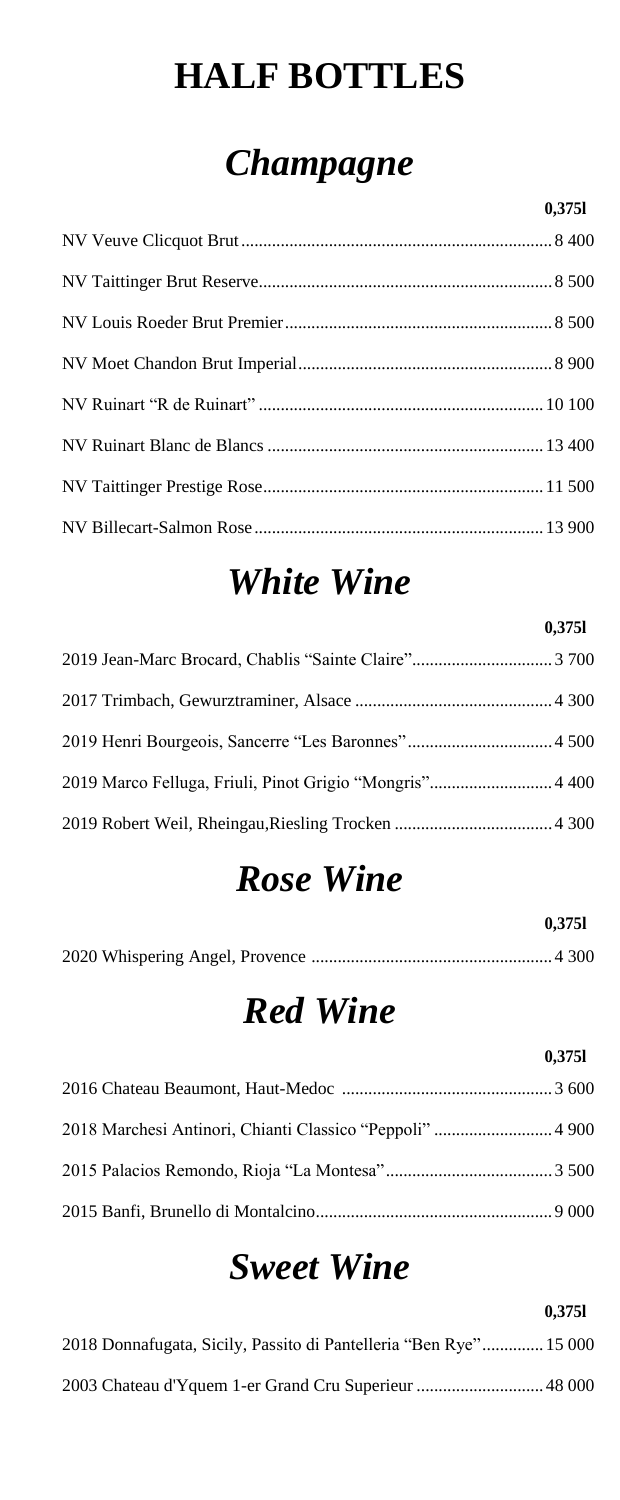# **CHAMPAGNE**

#### **Bottle 0.75l**

| NV Nicolas Feuillatte "Reserve Exclusive Brut" 10 200 |
|-------------------------------------------------------|
| NV Veuve Cliquot Brut Cuvee Saint-Petersbourg 13 800  |
|                                                       |
|                                                       |
|                                                       |
|                                                       |
|                                                       |
|                                                       |
|                                                       |
|                                                       |
|                                                       |
|                                                       |
|                                                       |
|                                                       |

### *ROSE*

### *White Sparkling Wine*

2020 Prosecco Valdobbiadene Superiore Brut, Valdo "Marco Oro" ... 4 800 2018 Cremant de Bourgogne Brut, Andre Delorme ............................. 5 300

2019 Ferrari, Trento DOC Blanc de Blancs "Maximum"..................... 5 700

2018 Juve y Camps, Cava Reserva "Cinta Purpura" Brut .................... 7 100

### *Rose Sparkling Wine*

2018 Cremant de Bourgogne Rose Brut, Andre Delorme .................... 5 300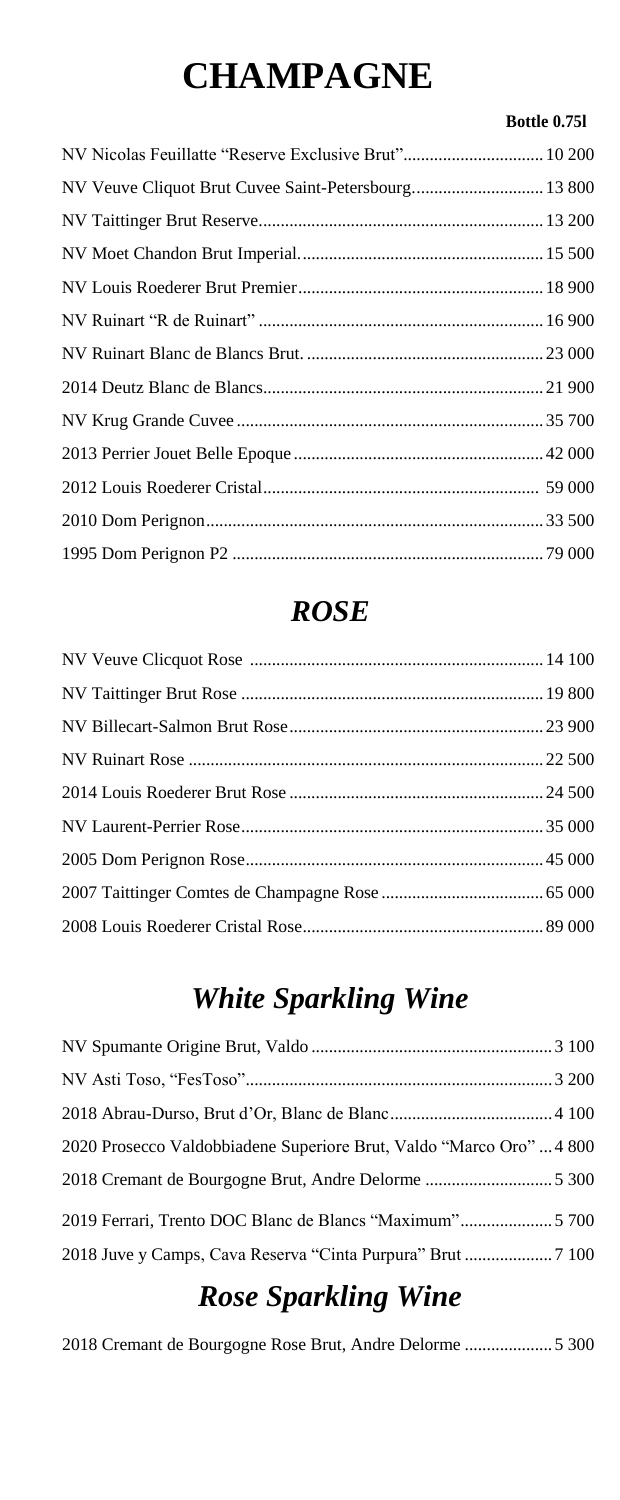### **WHITE WINE**

#### **Bottle 0.75l**

#### *Austria*

| 2020 Weingut Mayer am Pfarrplatz, Vienna, "Asia Cuvee" 4500           |
|-----------------------------------------------------------------------|
|                                                                       |
| 2020 Markus Huber, Traisental DAC, Gruner Veltliner "Terrassen" 6 500 |
| 2017 Weingut Jamek, Wachau, Gruner Veltliner Ried Liebenberg  20 900  |

#### *Germany*

2020 Winzer von Erbach, Rheingau, Riesling Trocken........................ 3 900 2018 Gunderloch, Rheinhessen, Riesling "Red Stone" ........................ 5 100 2018 Kunstler, Rheingau, Riesling Kirchenstuck, Kabinett Trocken... 7 800 2014 Selbach-Oster, Mosel, Zeltinger Sonnenuhr Riesling Kabinett... 8 900 2016 Clemens Busch, Mosel, Riesling, "Vom Grauen Schiefer"......... 9 000 2016 Gunderloch, Rheinhessen, Riesling Rothenberg GG................. 19 400

### **France**

#### *Alsace*

| 2016 Domaine Weinbach, Riesling Schlossberg Grand Cru 22800 |  |
|-------------------------------------------------------------|--|

#### *Bordeaux*

2015 Chateau Couhins Lurton Grand Cru Classe, Pessac Leognan ......15 600 2016 Chateau d'Yquem, Bordeaux "Y d'Yquem" ..................................... 45 000

|  |  |  |  |  |  | $\angle$ 010 Chaixau u Tuuchi, Doluxau $\Lambda$ Tuuchi muurii muunnimuunnimuun +9 000 |  |  |  |
|--|--|--|--|--|--|----------------------------------------------------------------------------------------|--|--|--|
|--|--|--|--|--|--|----------------------------------------------------------------------------------------|--|--|--|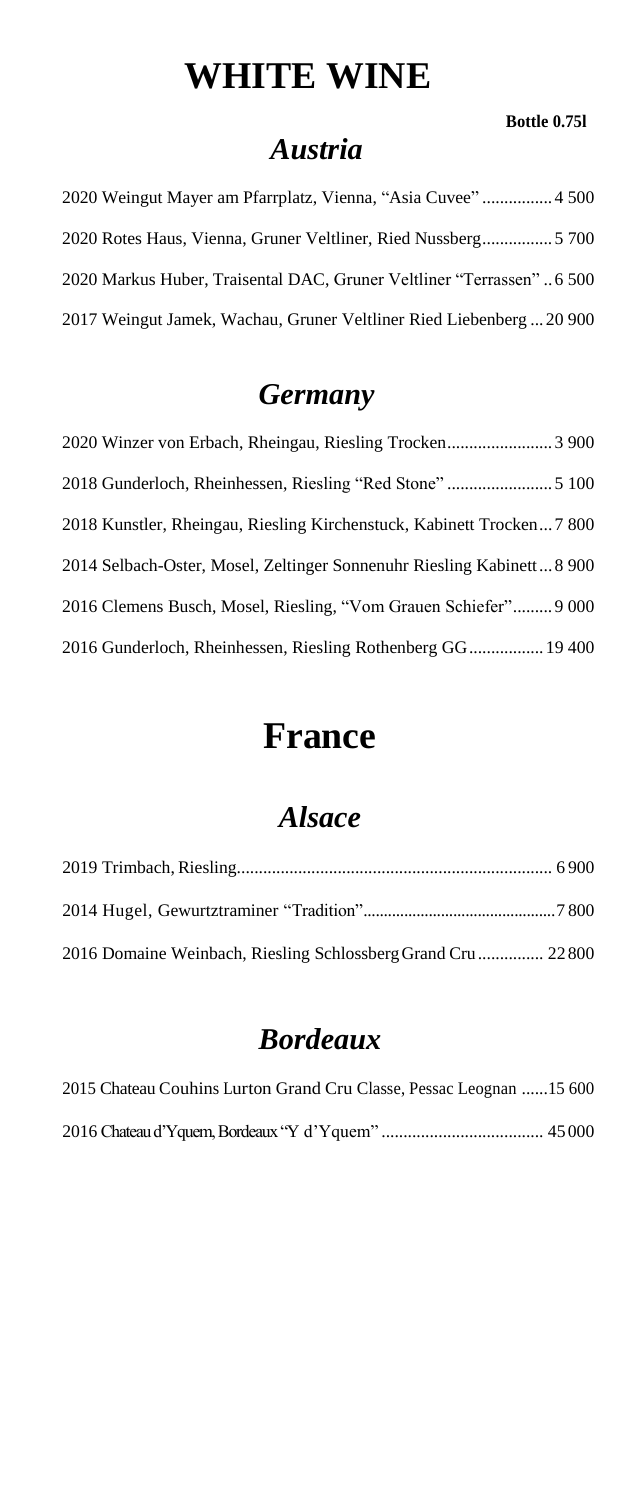### **Burgundy**

#### **Bottle 0.75l**

#### *Chablis*

| 2019 Domaine des Malandes, Chablis 1 er Cru Vau de Vey 9700 |
|-------------------------------------------------------------|
| 2018 Chateau de Maligny, Chablis 1er Cru Fourchaume 11 800  |
| 2018 Jean-Marc Brocard, Chablis 1er Cru Montmains 11 500    |
| 2018 Jean-Marc Brocard, Chablis Grand Cru "Blanchot" 29 000 |
| <b>Bottle 1.51</b>                                          |
| 2014 Jean-Marc Brocard, Chablis 1er Cru "Montmains"21 900   |

#### **Bottle 0.75l**

#### *Cote d'Or*

| 2016/2017 Bouchard Pere & Fils, Beaune 1 er Cru du Chateau 17 300     |  |
|-----------------------------------------------------------------------|--|
| 2017 Bouchard Pere & Fils, Meursault "Les Clous"  23 000              |  |
| 2013 Lupe-Cholet, Corton-Charlemagne Grand Cru35 000                  |  |
| 2011 Joseph Drouhin, Montrachet Grand Cru "Laguiche" (RP 94). 150 000 |  |

#### *Loire Valley*

| 2018 Domaine Gadais, Muscadet Sevre et Maine "Sur Lie" 5 500 |  |
|--------------------------------------------------------------|--|
| 2015 Domaine Olga Raffault, Chinon Blanc, Champ-Chenin 12400 |  |
|                                                              |  |
|                                                              |  |
|                                                              |  |

### *Rhone Valley & Pays d'Oc*

2019 Les Jamelles, Pays d'Oc Chardonnay .......................................... 3 200 2017 Guigal, Cotes du Rhone Viognier ................................................ 6 100 2019 Yves Cuilleron, Condrieu "Le Petite Cote" ............................... 18 400 2015 Ferraton Pere & Fils, Hermitage Blanc "Le Miaux".................. 22 800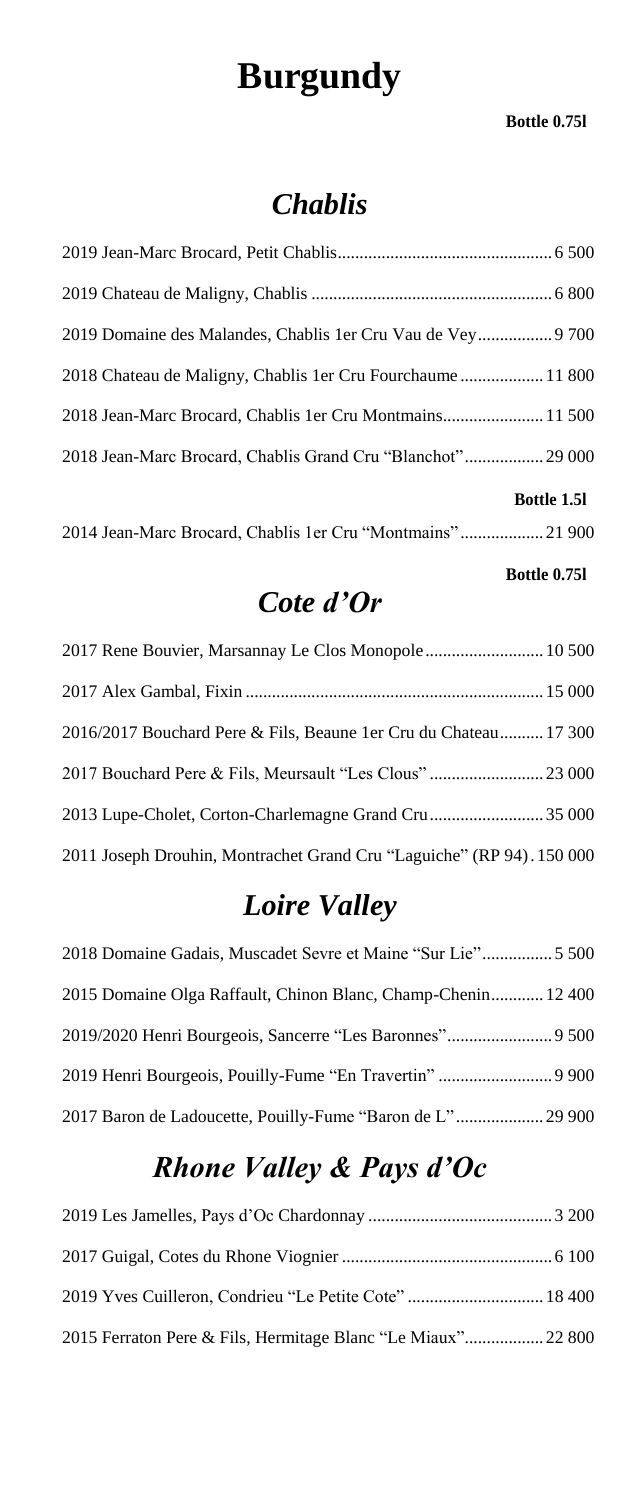### **Italy**

#### **Bottle 0.75l**

### *Piedmont & Lombardy*

| 2020 La Scolca, Gavi dei Gavi, "Etichetta Nera" 10 800 |  |
|--------------------------------------------------------|--|

### *Trentino Alto-Adige*

#### *Veneto & Friuli*

#### *Tuscany & Umbria*

### *Sardegna & Campania*

# **Spain**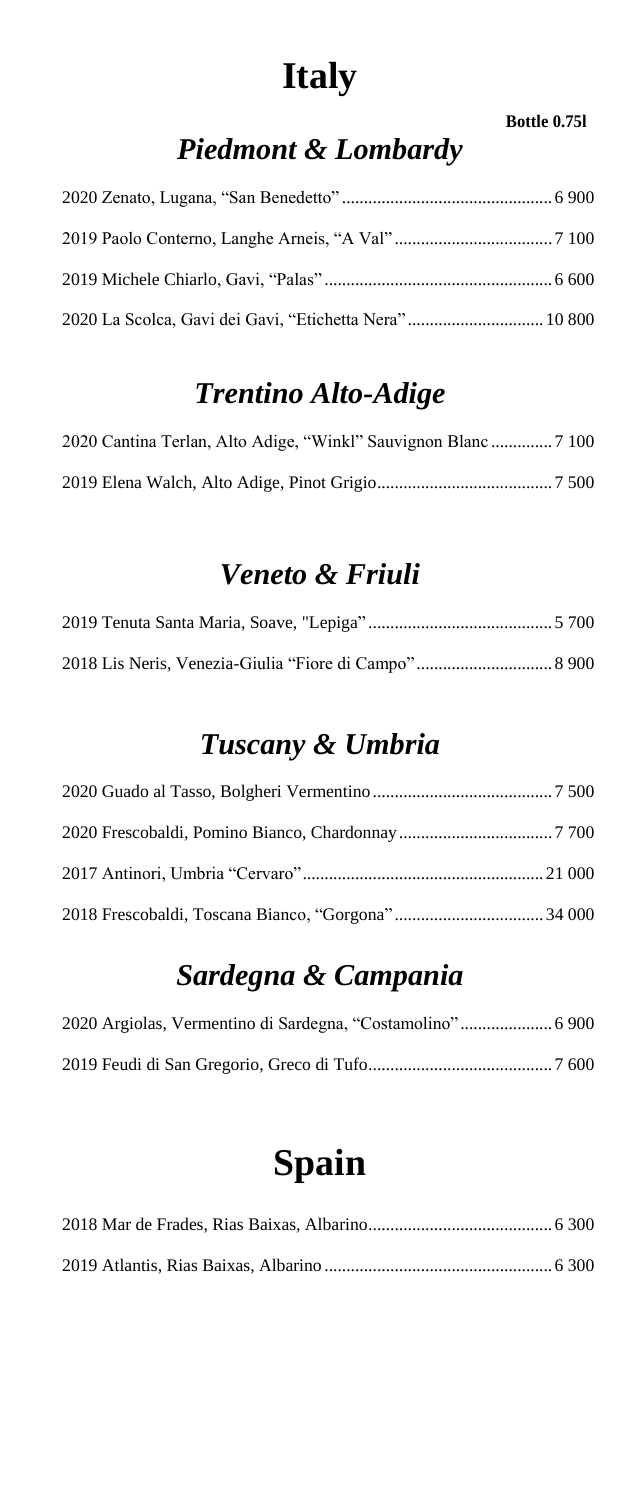### **New World**

#### **Bottle 0.75l**

| 2020 Torrontes Argentina, Kaiken, Salta, "Terroir Series" 3700   |
|------------------------------------------------------------------|
| 2018 Chenin Blanc, South Africa Fairview, Darling 4900           |
|                                                                  |
| 2019 Chardonnay Chile, Haras de Pirque, Casablanca Valley  6400  |
|                                                                  |
| 2016 Chardonnay USA, Domaine Drouhin, Oregon  18500              |
| 2018 Riesling, Australia, Frankland Estate, Frankland River 8700 |

### **Russia**

| 2015 Usadba Divnomorskoe, Krasnodar Region Chardonnay  7 300 |  |
|--------------------------------------------------------------|--|
| 2018 Uppa Winery, Crimea, "Amber" Gewürztraminer 8 900       |  |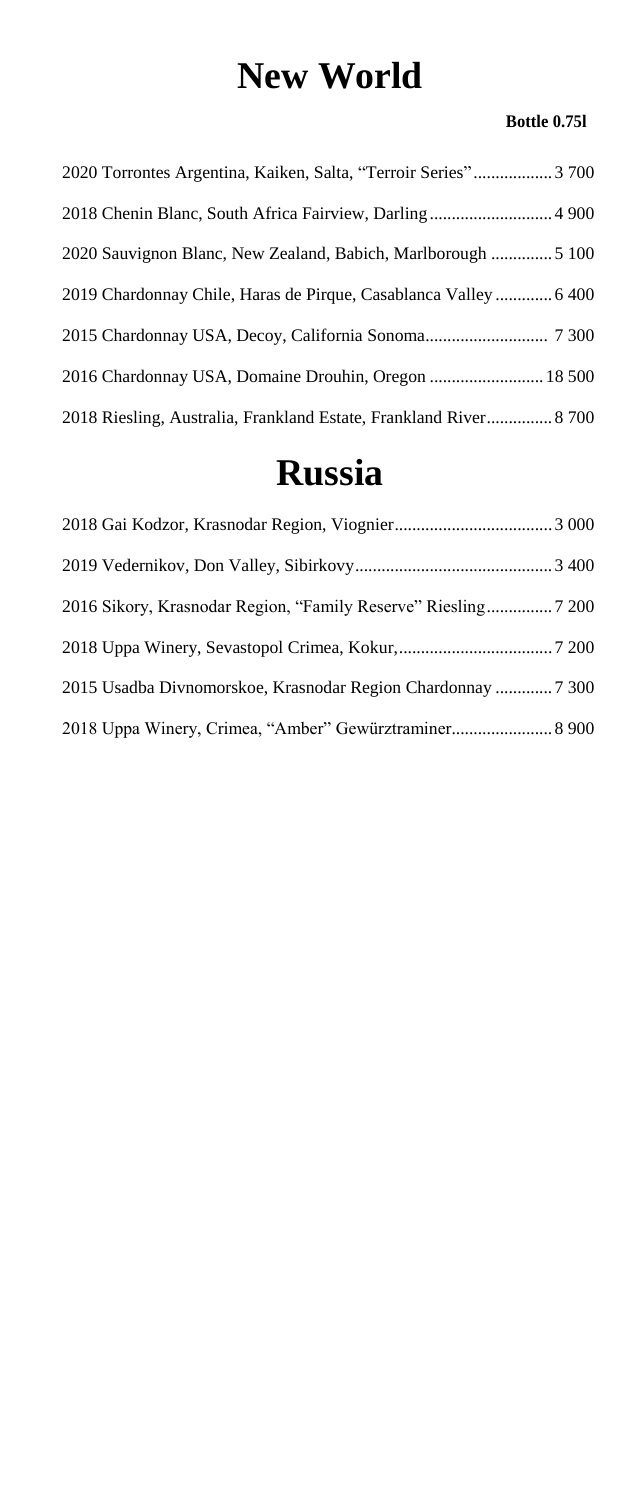### **ROSE WINE**

#### **Bottle 0.75l**

### *Loire Valley*

#### *Provence*

| 2020 Chateau d'Esclans, Cotes de Provence "Whispering Angel"  7 200 |  |
|---------------------------------------------------------------------|--|
| 2019 Chateau d'Esclans, Cotes de Provence "Rock Angel" 11 200       |  |
| 2017 Chateau d'Esclans, Cotes de Provence "Les Clans " 15 400       |  |
| 2016 Chateau d'Esclans, Cotes de Provence "Garrus" 28 500           |  |

#### **Bottle 0.375l**

2020 Chateau d'Esclans, Cotes de Provence "Whispering Angel" ...... 4 300

### **ORANGE WINE**

**Bottle 0.75l**

2018 Uppa Winery, Crimea Russia, "Amber" Gewürztraminer........... 8 900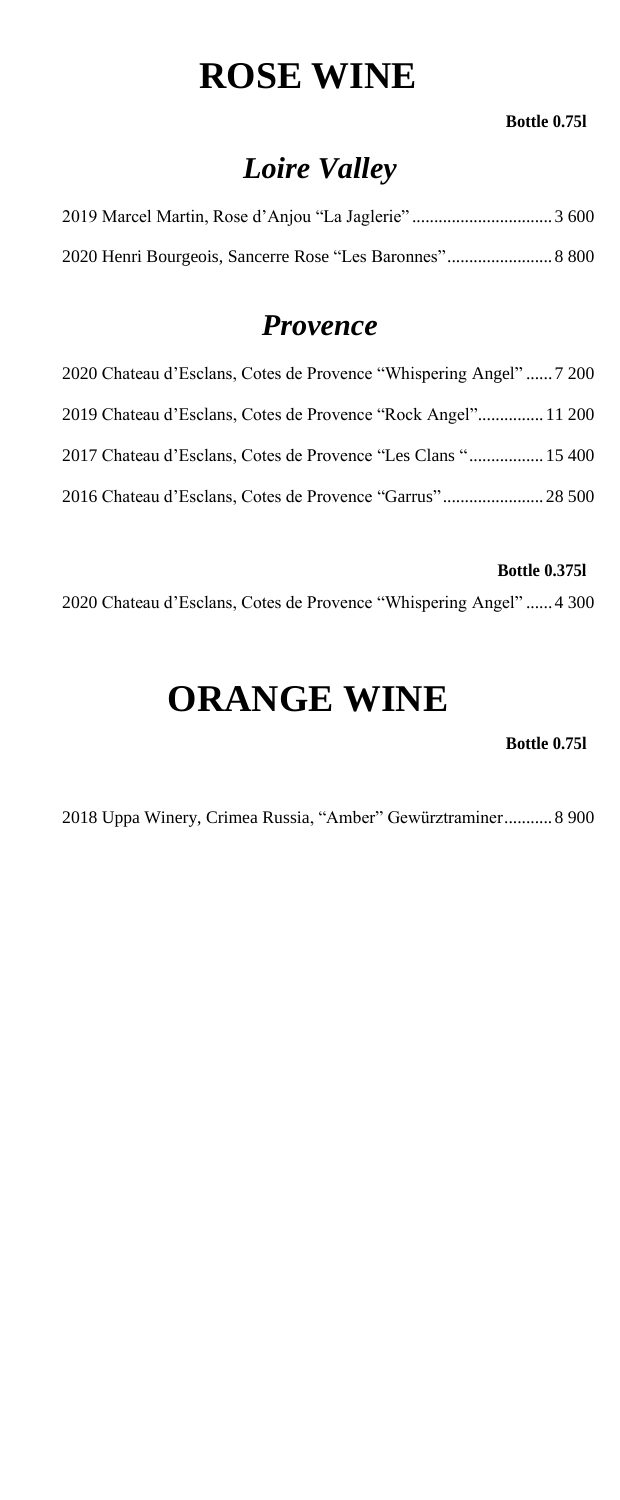### **Red Wine**

#### **Bottle 0.75l**

### *Bourgogne*

|--|--|--|--|--|--|

#### *Cote de Nuits*

| 2017 David Duband, Haut Cotes de Nuits "Louis Auguste" 11 000         |
|-----------------------------------------------------------------------|
|                                                                       |
|                                                                       |
| 2017 David Duband Nuits-Saint-Georges 1 er Cru 'Les Chaboeufs' 22000  |
| 2015 Domaines de Varoilles, Gevrey-Chambertin Clos du Couvent. 19 900 |
|                                                                       |
| 2015 Domaine A.F. Gros Vosne-Romanee "Clos de La Fontaine"25800       |
| 2016 Domaine Michele Gros Vosne-Romanee 1 er Cru Aux Brulees. 31300   |
|                                                                       |

#### *Cote de Beaune*

| 2017 Heitz-Lochardet, Pommard 1er Cru "Clos des Poutures"32500 |  |
|----------------------------------------------------------------|--|
|                                                                |  |

#### *Cote Chalonnaise*

|--|--|

### *Beaujolais*

2017 Richard Rottiers, Moulin A Vent "Foudres"................................ 7 000

#### *South West*

2014 Chateau du Cedre, Cahors.......................................................... 10 500

#### *Loire Valley*

2015 Henri Bourgeois, Sancerre Rouge "Les Baronnes" ..................... 9 500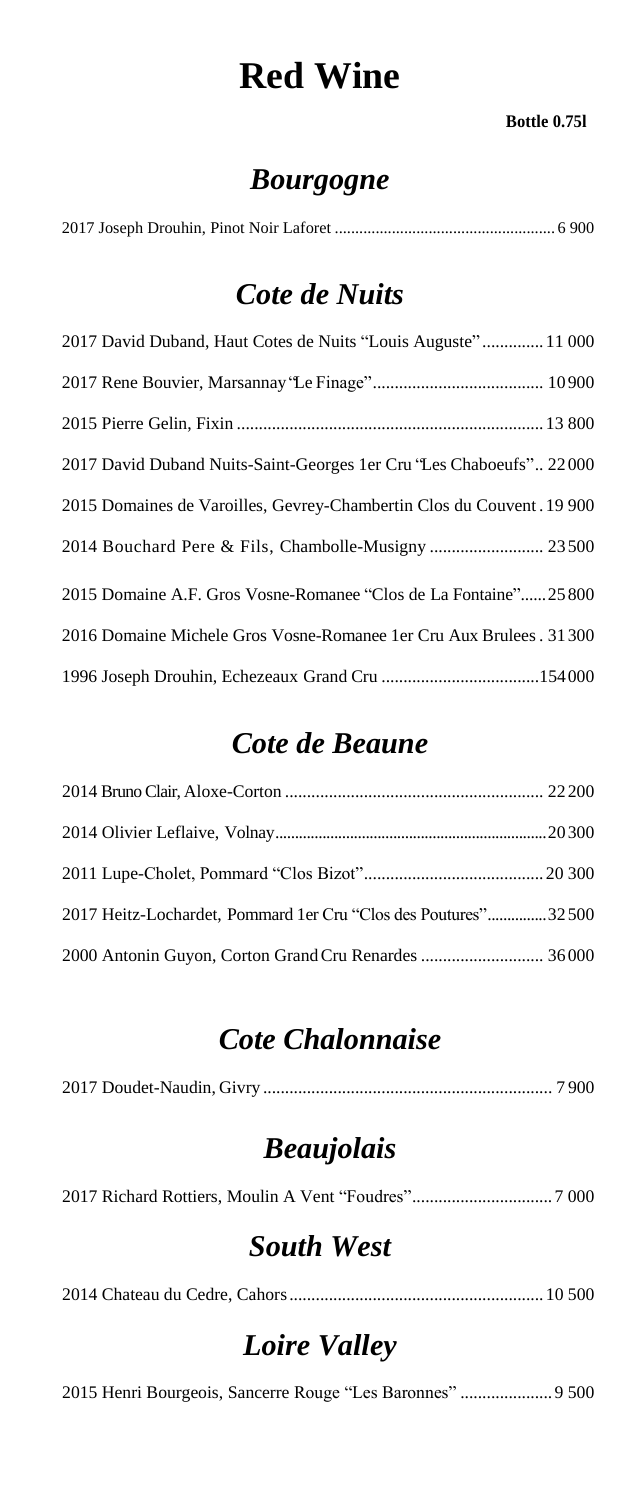### **Bordeaux**

| 2012 Haut-Medoc, Chateau La Lagune, 3eme Grand Cru Classe  20 100 |  |
|-------------------------------------------------------------------|--|

### *Moulis-en-Medoc*

|--|--|--|--|--|--|--|--|

#### *Saint-Estephe*

#### *Pauillac*

| 1988 Chateau Mouton-Rothschild, 1er Grand Cru Classe 118 000 |  |
|--------------------------------------------------------------|--|

### *Saint-Julien*

| 2011 Chateau Leoville-Barton, 2eme Grand Cru Classe  36 800 |
|-------------------------------------------------------------|
|                                                             |

#### *Margaux*

| 2011 Chateau Brane-Cantenac, 2eme Grand Cru Classe33 000 |  |  |
|----------------------------------------------------------|--|--|
|                                                          |  |  |

### *Pessac-Leognan*

|--|--|--|--|

#### *Pomerol*

2007 Chateau La Fleur-Petrus............................................................ 64 500

### *Saint-Emilion*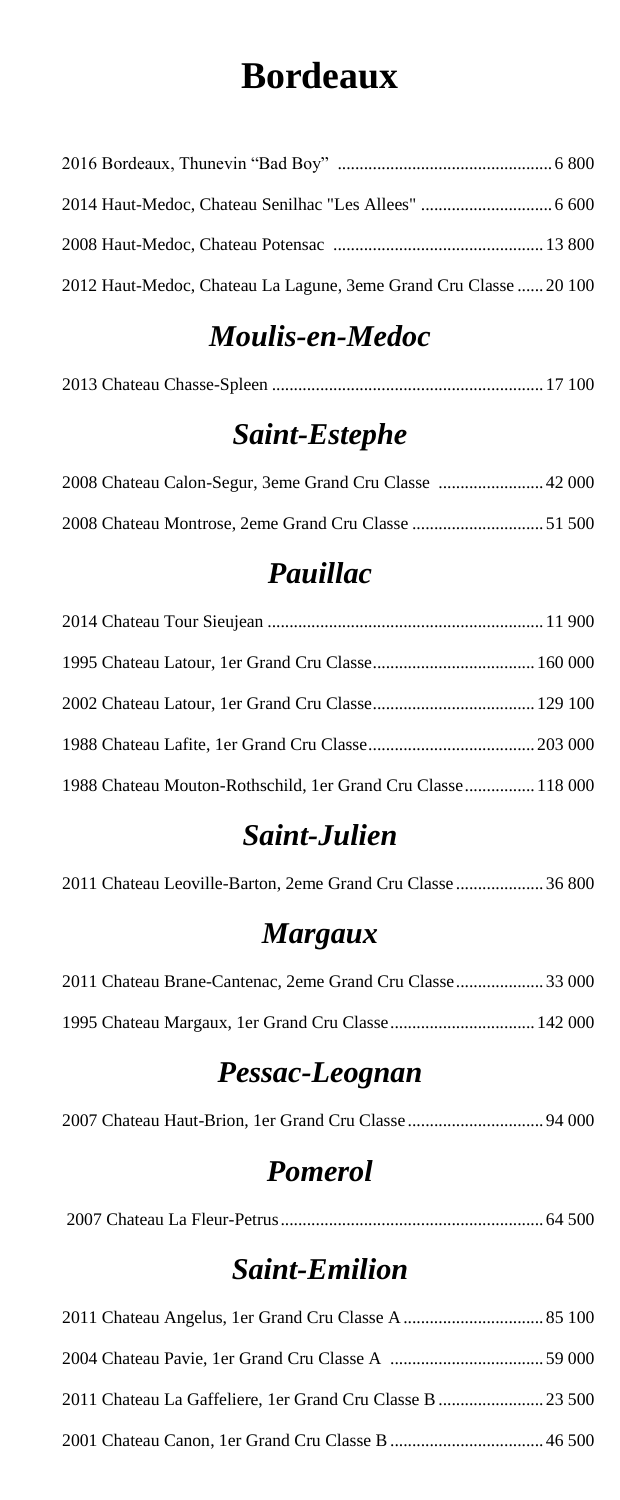### **Sud de France**

### *Northern Rhone*

| 2016 Ogier, Chateauneuf-du-Pape "Clos de l'Oratoire des Papes" 12600 |  |
|----------------------------------------------------------------------|--|
|                                                                      |  |
| 2014 Brunier, Chateauneuf-du-Pape Vieux Telegraphe "La Crau"26 500   |  |

#### *Southern Rhone*

#### *Languedoc-Roussillon*

2015 Domaine Lafage, Tessellae Carignan "Vieilles Vignes" ............. 6 300

### **Spain**

### *Rioja*

| <b>Bottle 1.51</b>                                          |  |
|-------------------------------------------------------------|--|
|                                                             |  |
| 2005/2008 Bodega Faustino, Gran Reserva "Faustino I"  8 200 |  |
|                                                             |  |
|                                                             |  |

**Bottle 0.75l**

#### *Ribera del Duero*

|--|--|--|

2013 Dominio de Pingus, "Flor de Pingus" ........................................ 26 500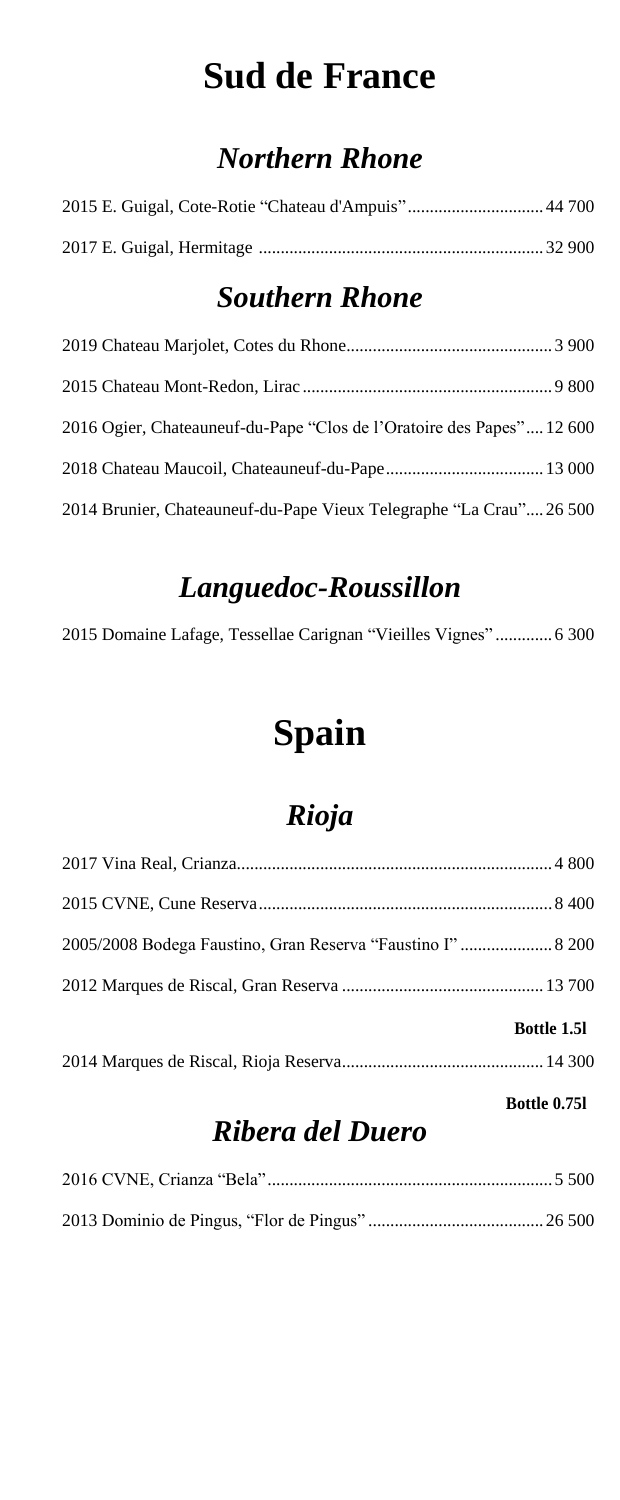# **Italy**

#### **Bottle 0.75l**

### *Piedmont*

#### *Veneto*

| 2017 Domini Veneti, Valpolicella Classico Ripasso "La Casetta" 8 700 |  |
|----------------------------------------------------------------------|--|
|                                                                      |  |
|                                                                      |  |

### *Alto-Adige*

### *Marche*

|--|--|--|

#### *Toscana*

| 2016 Felsina, Chianti Classico Riserva "Berardenga" 11 200       |
|------------------------------------------------------------------|
|                                                                  |
|                                                                  |
| 2015 San Felice, Brunello di Montalcino "Campogiovanni"  17 400  |
| 2015 Frescobaldi, Brunello di Montalcino "Castelgiocondo" 16 800 |
|                                                                  |
|                                                                  |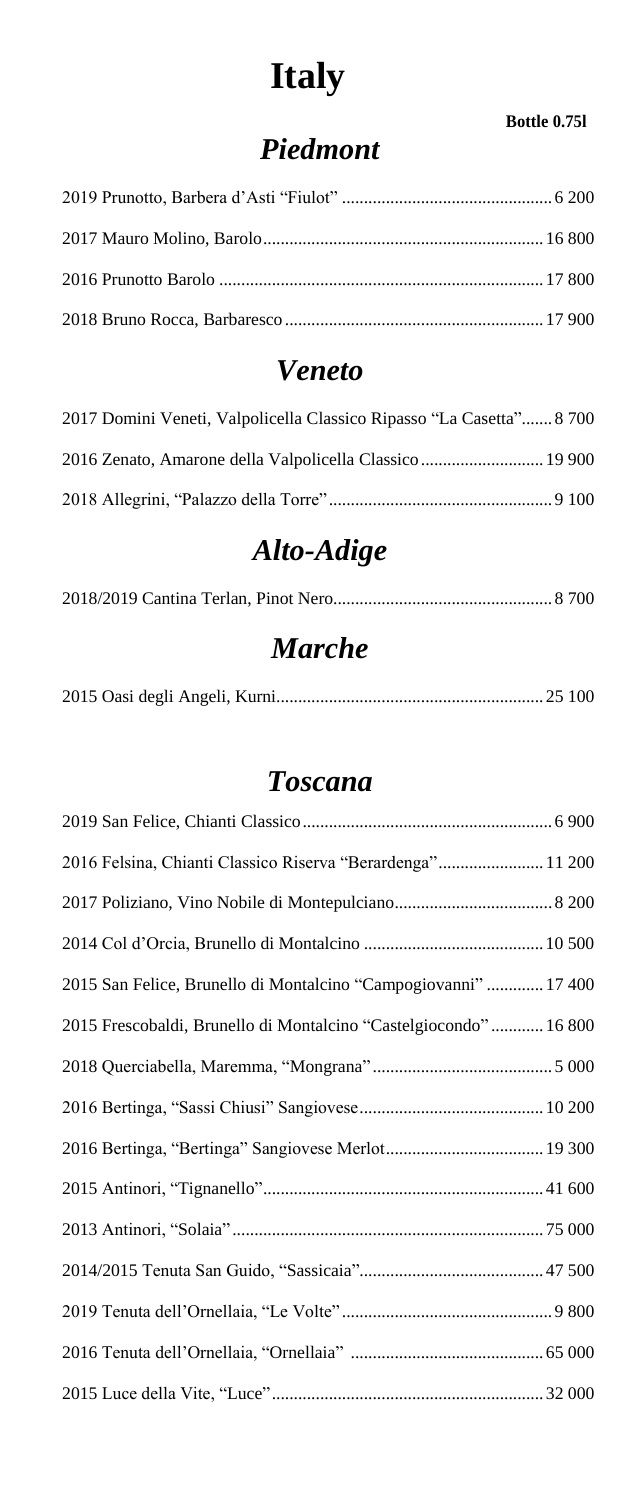# **Portugal**

|--|--|--|

### **Austria**

# **Germany**

|--|--|

# **Georgia**

### **Russia**

| 2018 Usadba Markotkh, Krasnodar Region, "Reserve" Syrah 5 700 |
|---------------------------------------------------------------|
| 2019 Galitsky and Galitsky, Krasnodar Region, "Cosaque"  6500 |
|                                                               |
|                                                               |
| 2017 Uppa Winery, Crimea, "Cler Polati" Nebbiolo 13 800       |
| 2016 Uppa Winery, Crimea, "Cler Nummulite" Pinot Noir 16700   |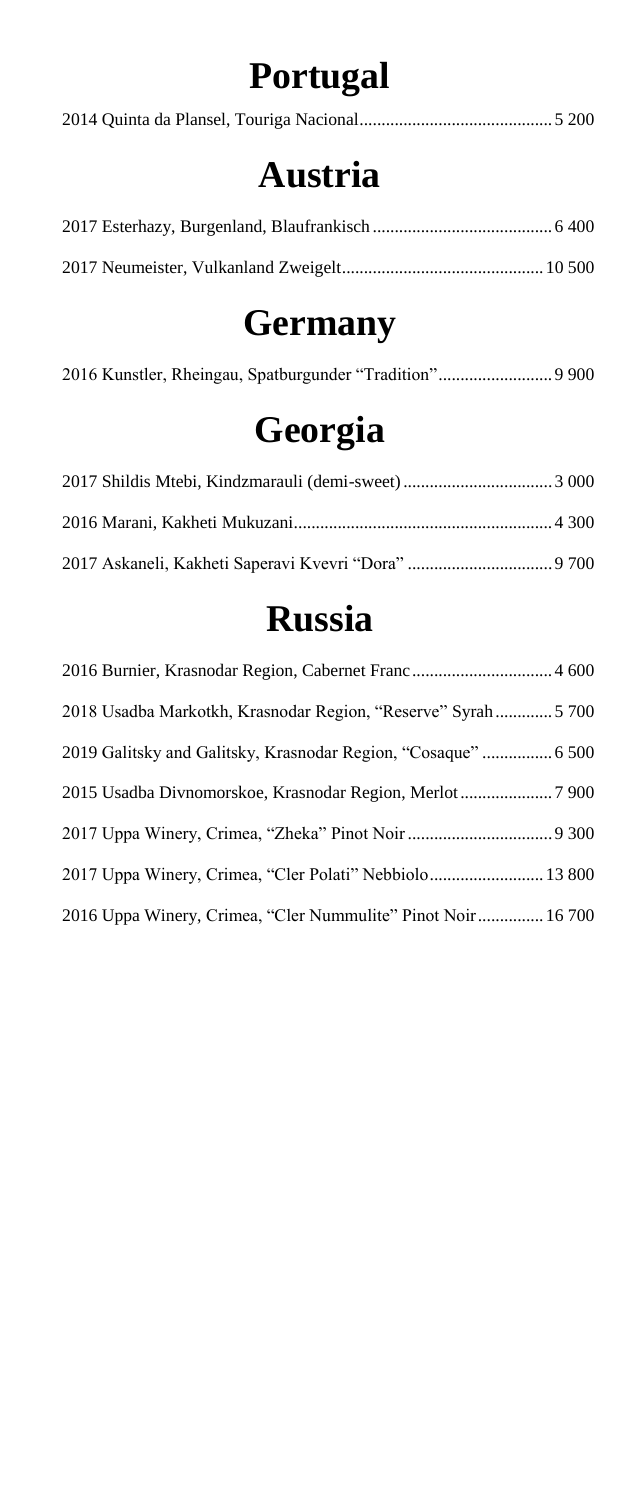### **USA**

| 2017 Hess, California, Mendocino County, Zinfandel  8 800       |  |
|-----------------------------------------------------------------|--|
| 2013 Duckhorn, California, Napa Valley Cabernet Sauvignon 19500 |  |
|                                                                 |  |
| 2013 Opus One, California, Napa Valley "Opus One" 96 800        |  |

### **Chile**

| 2014 Concha Y Toro & Rotschild, Maipo Valley, "Almaviva"43 500 |  |
|----------------------------------------------------------------|--|

### **Argentina**

|--|--|--|

### **South Africa**

|--|--|--|--|--|--|--|

# **New Zealand**

### **Australia**

| 2019 Two Hands, McLaren Vale, Cabernet Sauvignon Sexy Beast 8 200 |  |
|-------------------------------------------------------------------|--|
| 2016 Greenock Creek, Barossa Valley, Shiraz "Alices Block" 13 200 |  |

# **China**

|--|--|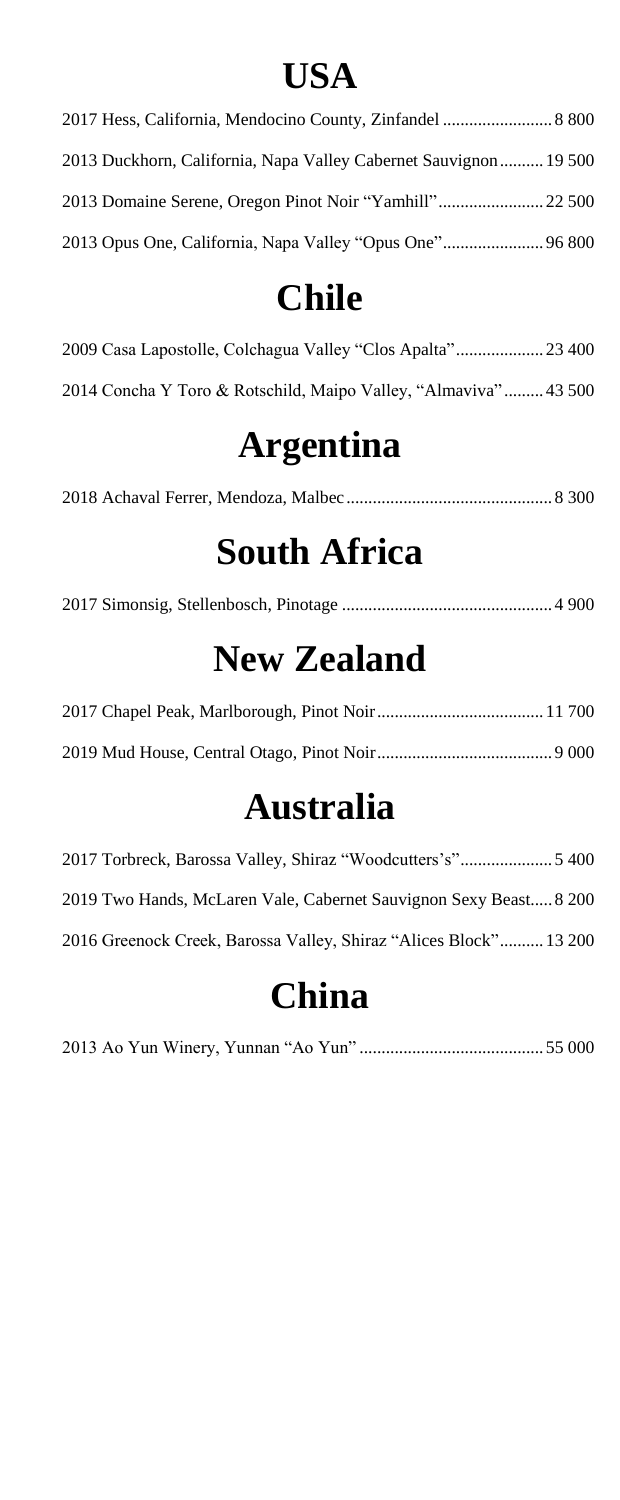### **Sweet Wines Sauternes**

#### **Bottle 0.75l**

| <b>Bottle 0.3751</b> |
|----------------------|
|                      |

#### **Rivesaltes**

**Bottle 0.5l**

### **Austria**

| <b>Bottle 0,3751</b> |
|----------------------|
|                      |

### **Italy**

2018 Donnafugata, Sicily, Passito di Pantelleria "Ben Rye".............. 15 000

### **Tokaji**

**Bottle 0.5l**

2013 Chateau Dereszla, Tokaji Aszu 5 Puttonyos.............................. 14 500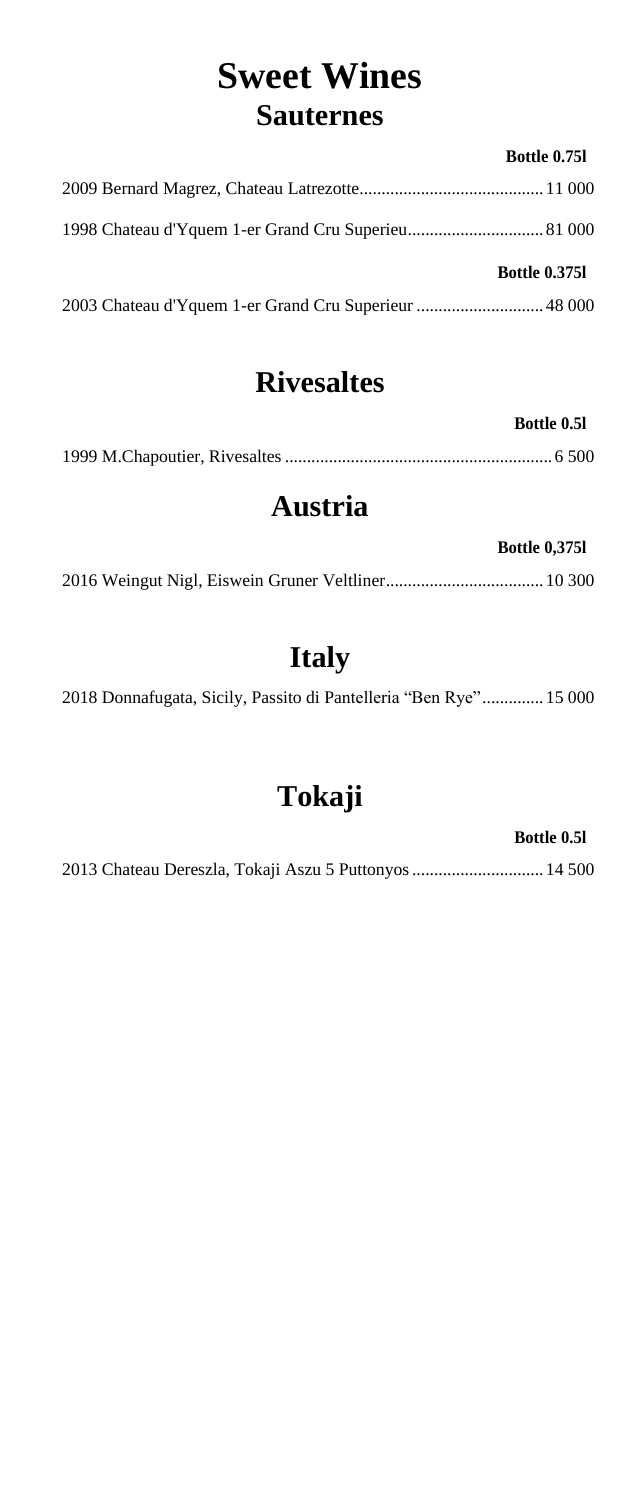# **FORTIFIED WINES**

**50 ml** 

### *Jerez – Sherry*

#### *Port*

#### *Pineau des Charentes*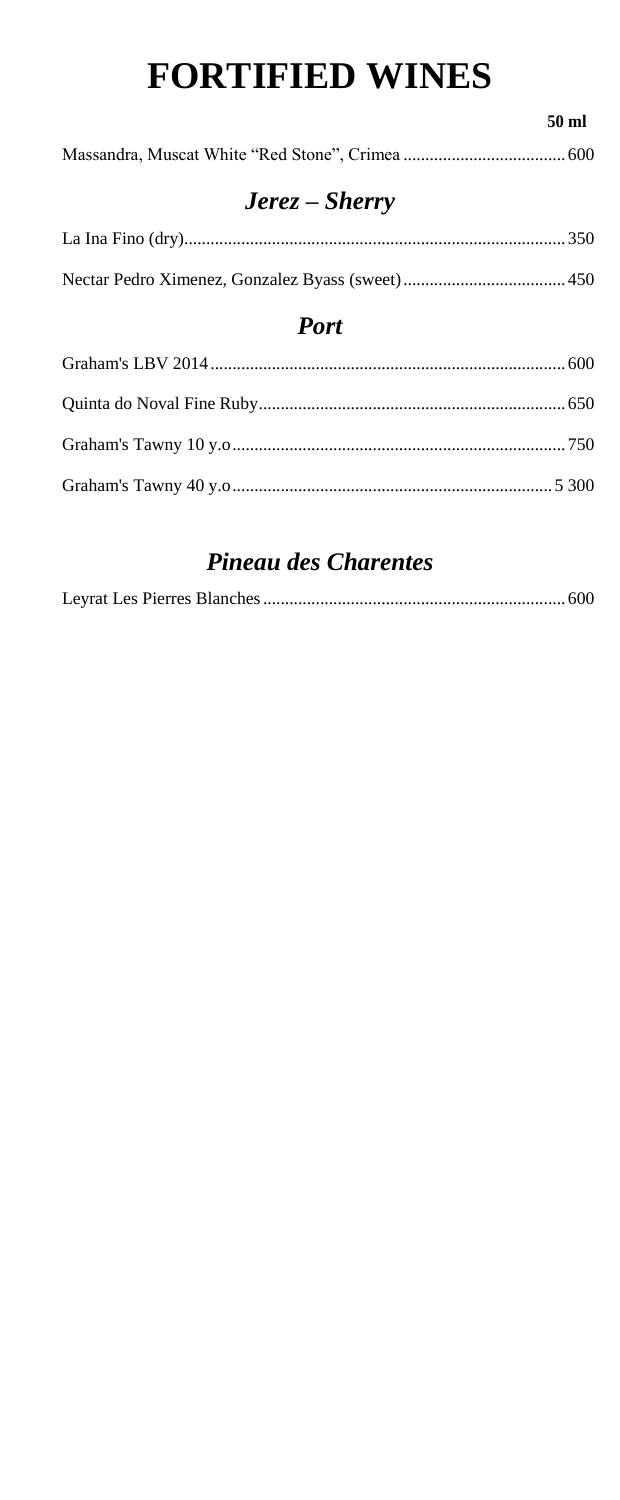# **COGNAC**

#### 50 ml

#### **VSOP**

#### $XO$

#### **Collection**

|--|--|

### **CALVADOS**

|--|--|

|--|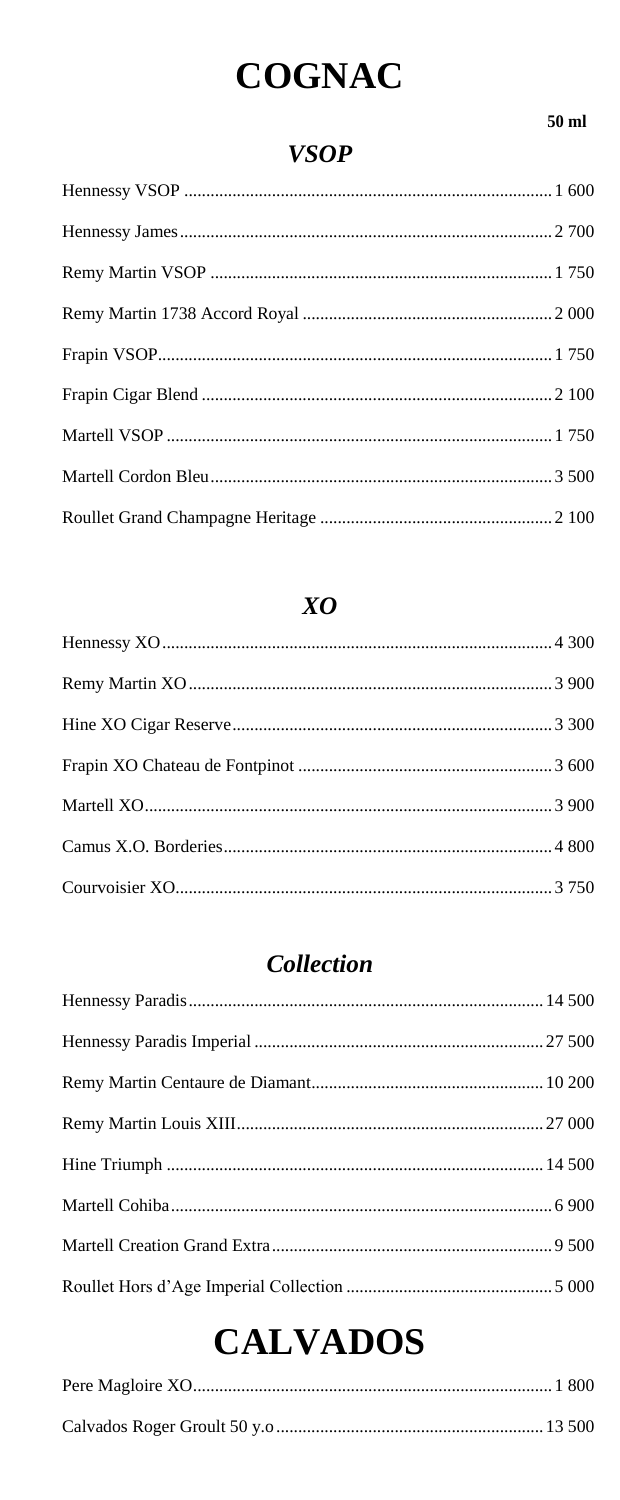# **ARMAGNAC**

## **BRANDY**

# **LIQUEUR & DIGESTIVES**

| 50 ml |  |
|-------|--|
|       |  |
|       |  |
|       |  |
|       |  |
|       |  |
|       |  |
|       |  |
|       |  |
|       |  |
|       |  |
|       |  |
|       |  |
|       |  |
|       |  |
|       |  |
|       |  |
|       |  |
|       |  |
|       |  |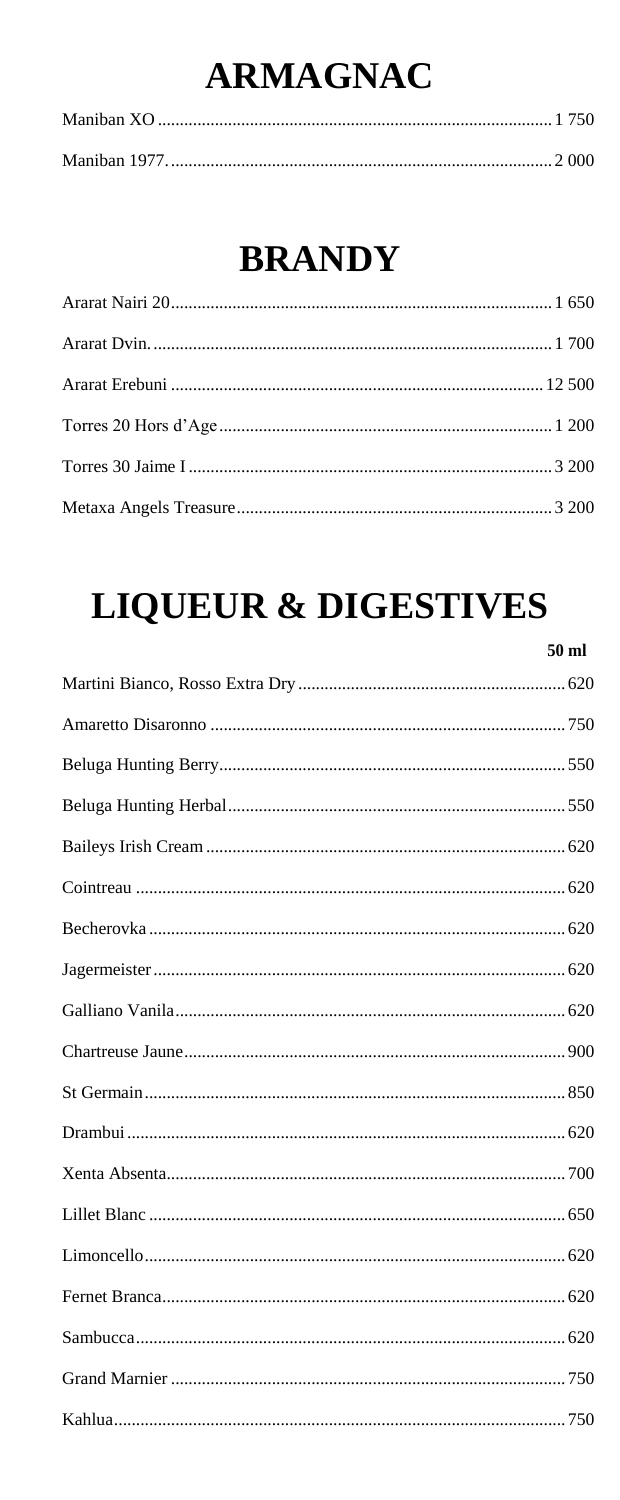# **GRAPPA and DISTILLATES**

|                                                       | 50 ml |
|-------------------------------------------------------|-------|
|                                                       |       |
|                                                       |       |
|                                                       |       |
|                                                       |       |
|                                                       |       |
| Nonino Il Prunus di Nonino (сливовый дистиллят) 1 250 |       |
| Nonino Il Pirus di Nonino (грушевый дистиллят) 1800   |       |
|                                                       |       |
|                                                       |       |
|                                                       |       |

# **RUM**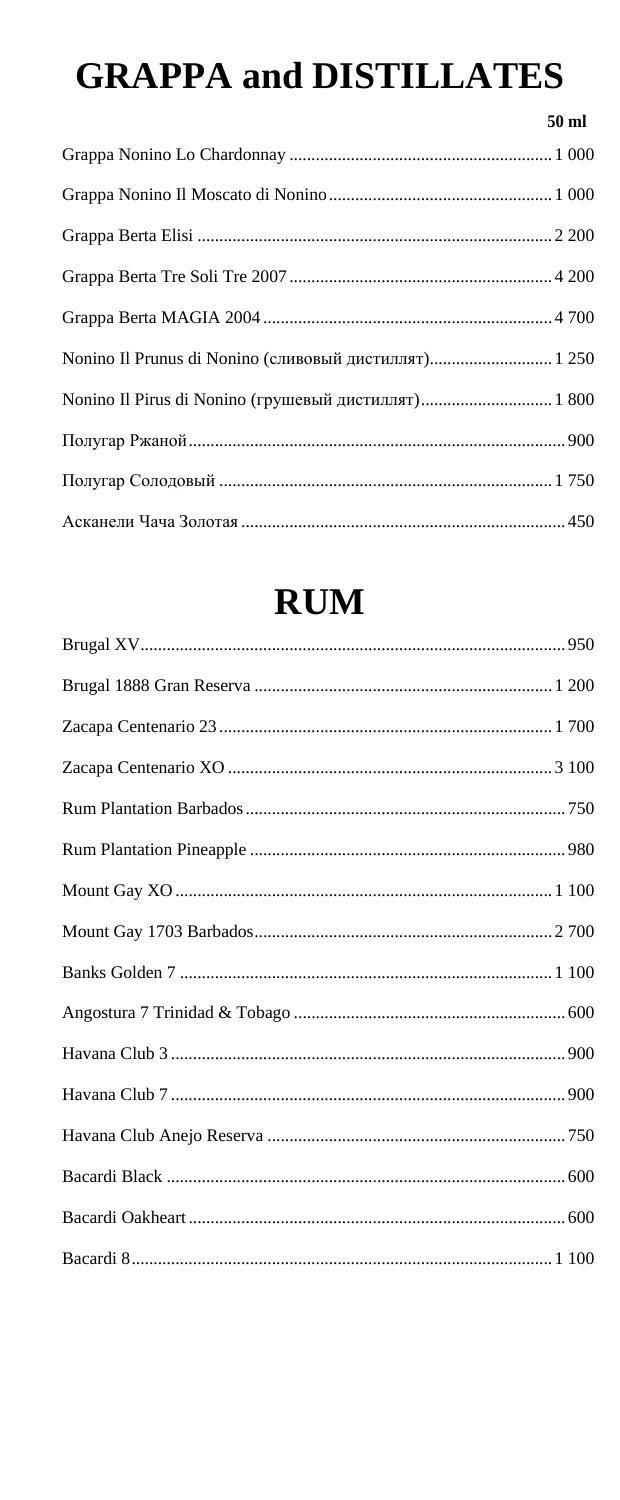# Whisky

#### **Malt Whisky**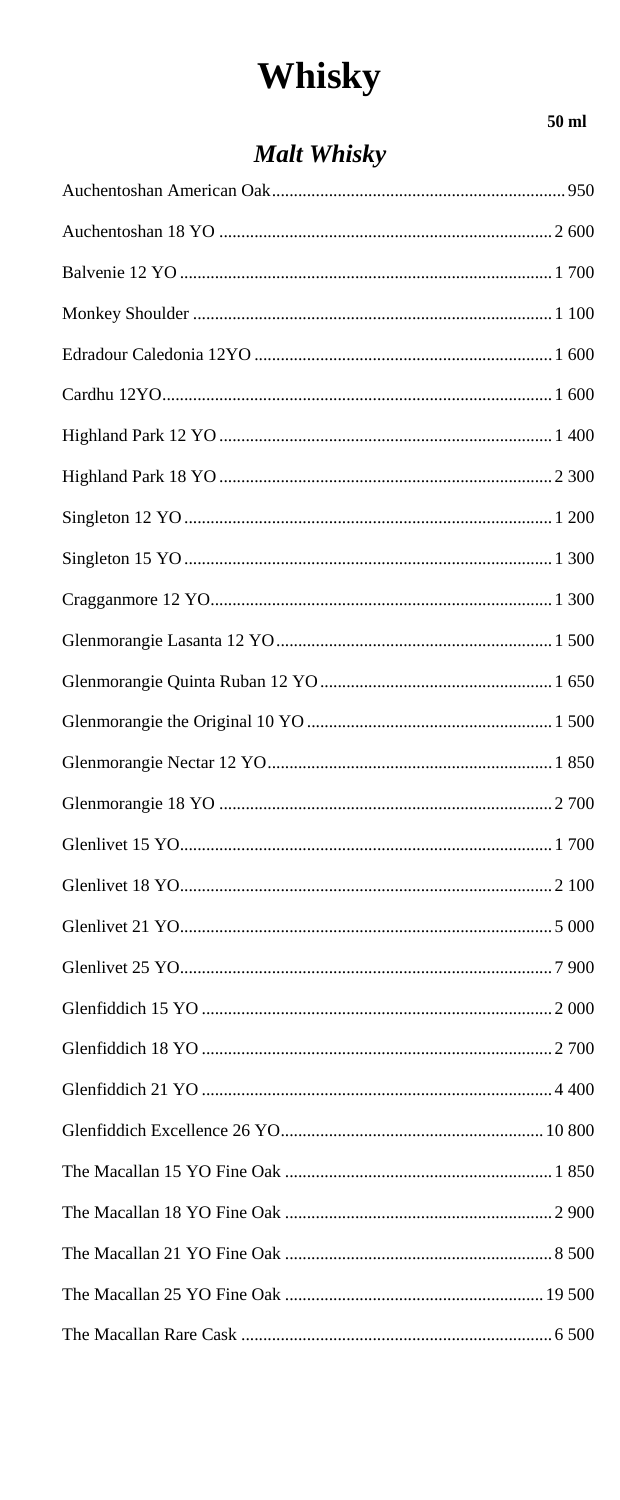#### **Islay Malt Whisky**

#### $50$  ml

#### **Blended Scotch**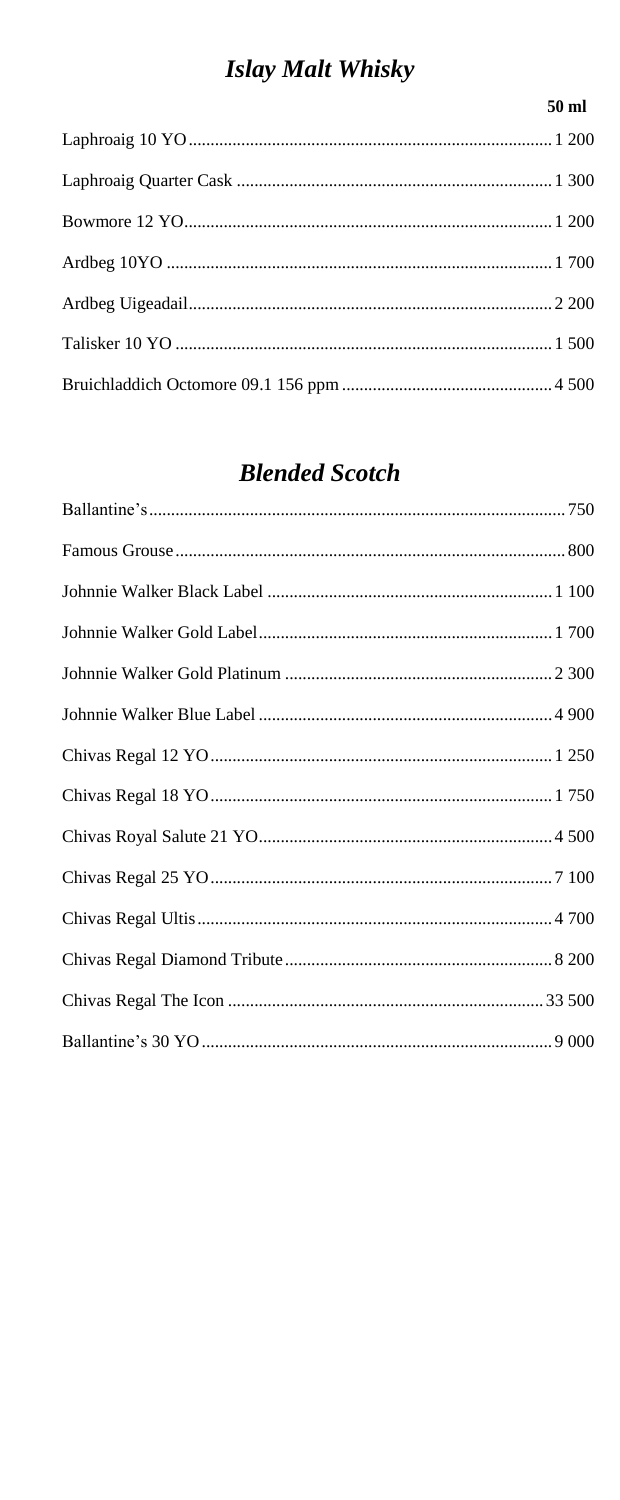#### **Bourbon**

#### $50$  ml

#### **Irish**

#### **Japan**

# **Tequila**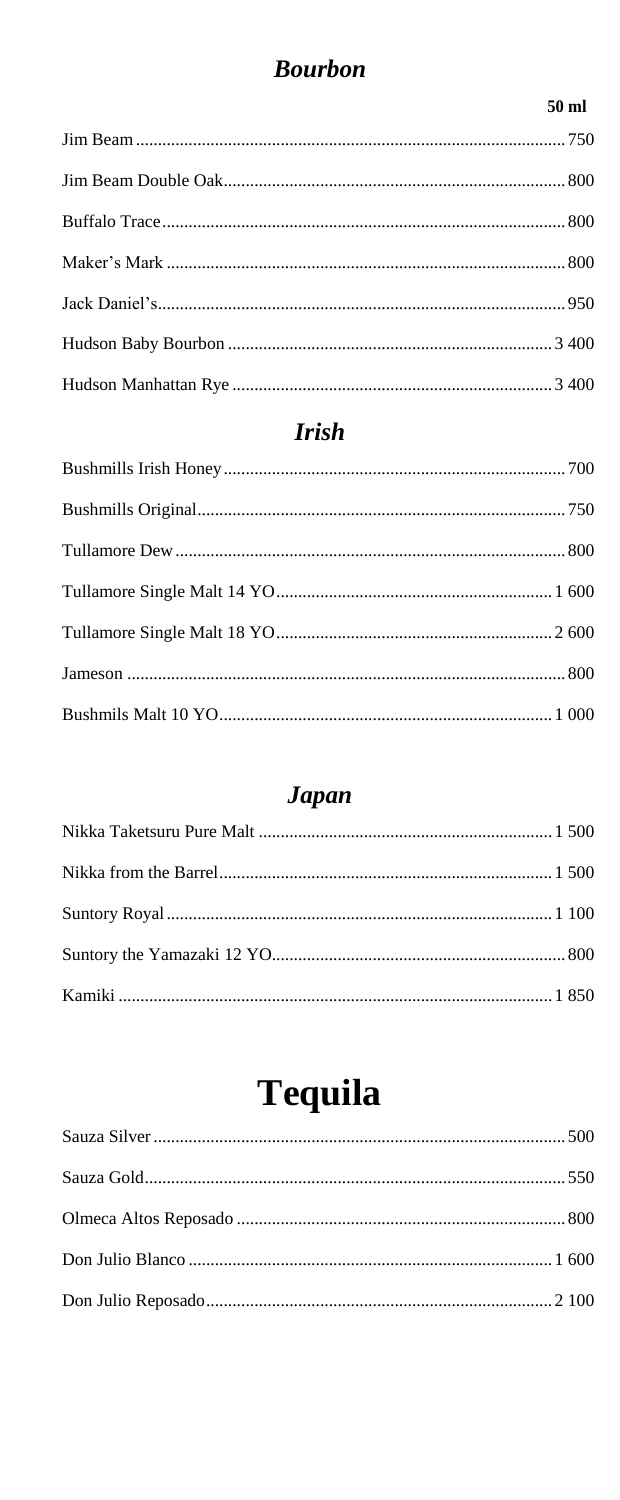# **Vodka Collection**

| 50 ml                            |
|----------------------------------|
| Tsarskaya Original               |
| Tsarskaya Gold                   |
| Onegin                           |
| <b>Russian Standard Platinum</b> |
| <b>Russian Standard Imperia</b>  |
| Beluga Noble                     |
| Beluga Transatlantic             |
| Belluga Allure                   |
| Beluga Gold Line                 |
| Absolut (Sweden)                 |
| Finlandia                        |
| Belvedere (Poland)               |
| Grey Goose (France)              |
| Ciroc (France)                   |

### Gin

|--|--|--|--|--|

### Tonic

|--|--|

|--|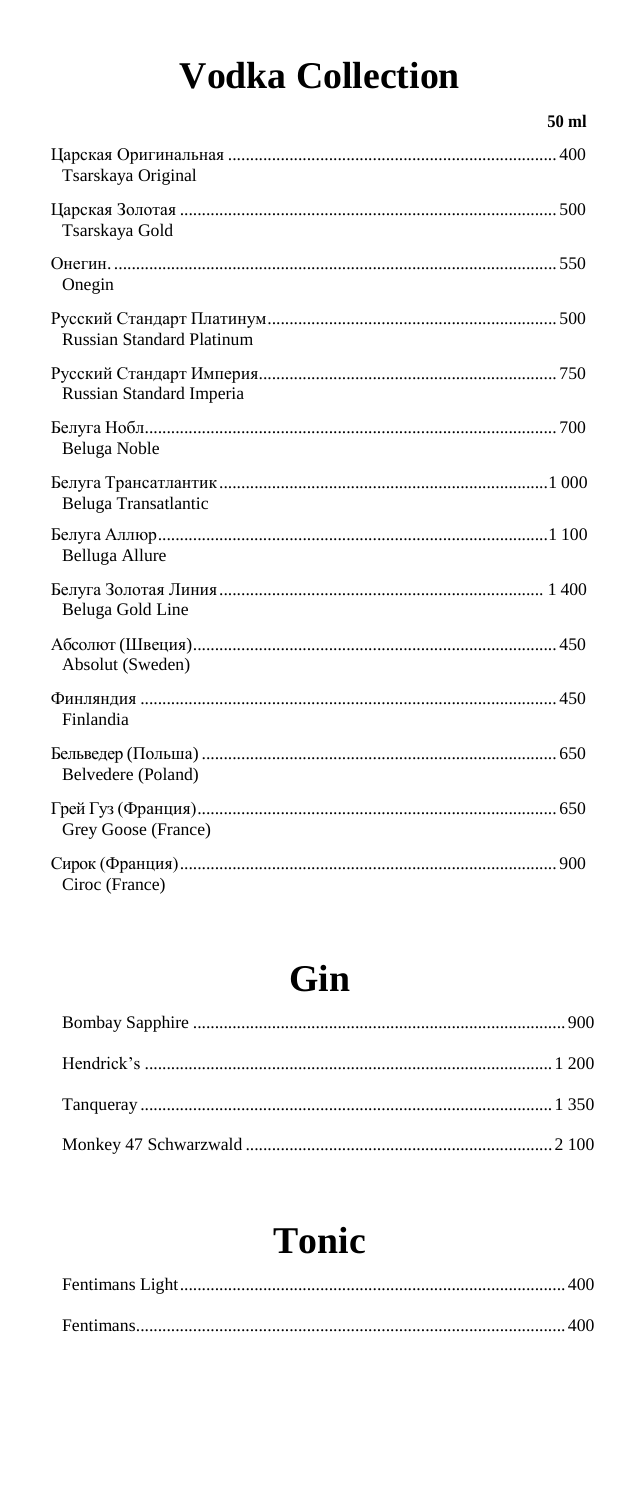# **COCKTAIL LIST**

| Aperol, Soda water, Prosecco Valdobbiadene Giall'oro Ruggeri         |
|----------------------------------------------------------------------|
| Creme de Casis, Champagne Taittinger Brut Reserve                    |
| Campari, Fresh Orange Juice                                          |
| Dry Vermuth, Gin Bombay Sapphire                                     |
| Dry Vermuth, Vodka Onegin                                            |
| Befeater Gin, Tonic                                                  |
| White Rum, Lime juice, Mint, Soda Water, Sugar Syrup                 |
| Grenadine, Tequila, Orange Juice                                     |
| Vodka Onegin, Tomato juice, Tabasko,<br>Worcestershire, Salt, Pepper |
| Befeater Gin, Vermuth Rosso, Campari, Orange                         |
| Chivas Regal 12 y.o., Drambui                                        |

#### **Non-alcoholic Cocktails**

| Lemon juice, sugar syrup, soda water, mint |  |
|--------------------------------------------|--|
| Grenadine, Fresh Orange Juice, Soda water  |  |